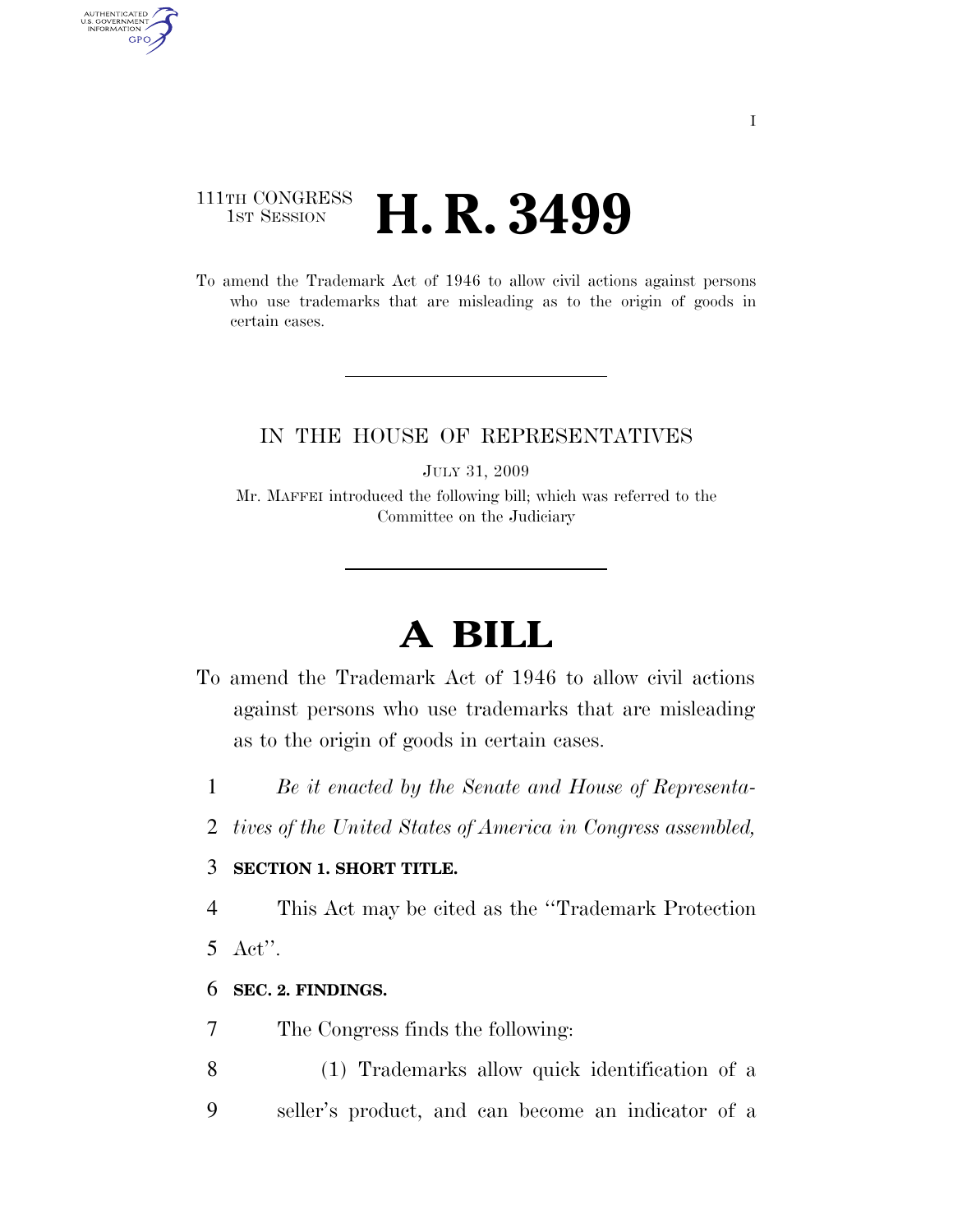product's quality. Thus, a trademarked good may command a premium in the marketplace because of its reputation.

 (2) Trademarks that describe some feature or quality of the goods or that are based on someone's name or a geographic term are considered to be ''weak'', and thus are not protectable under trade- mark law. However, once the trademark owner can demonstrate substantial sales, advertising, or other public awareness of a weak trademark, the trade- mark will be considered distinctive and can be reg- istered with the United States Patent and Trade-13 mark Office (USPTO).

 (3) Syracuse China was an upstate New York manufacturer in the city of Syracuse. The company was founded in 1871 as the Onondaga Pottery Co. and was one of the last major china makers in the United States. On April 9, 2009, after more than 130 years in business, Libbey Inc. (of Toledo, Ohio) halted production in Syracuse, eliminating 275 local jobs. Libbey plans to continue selling dinnerware under the name ''Syracuse China'' even after they stop production at the New York-based plant, but the company will manufacture the product in other countries and import them into the United States.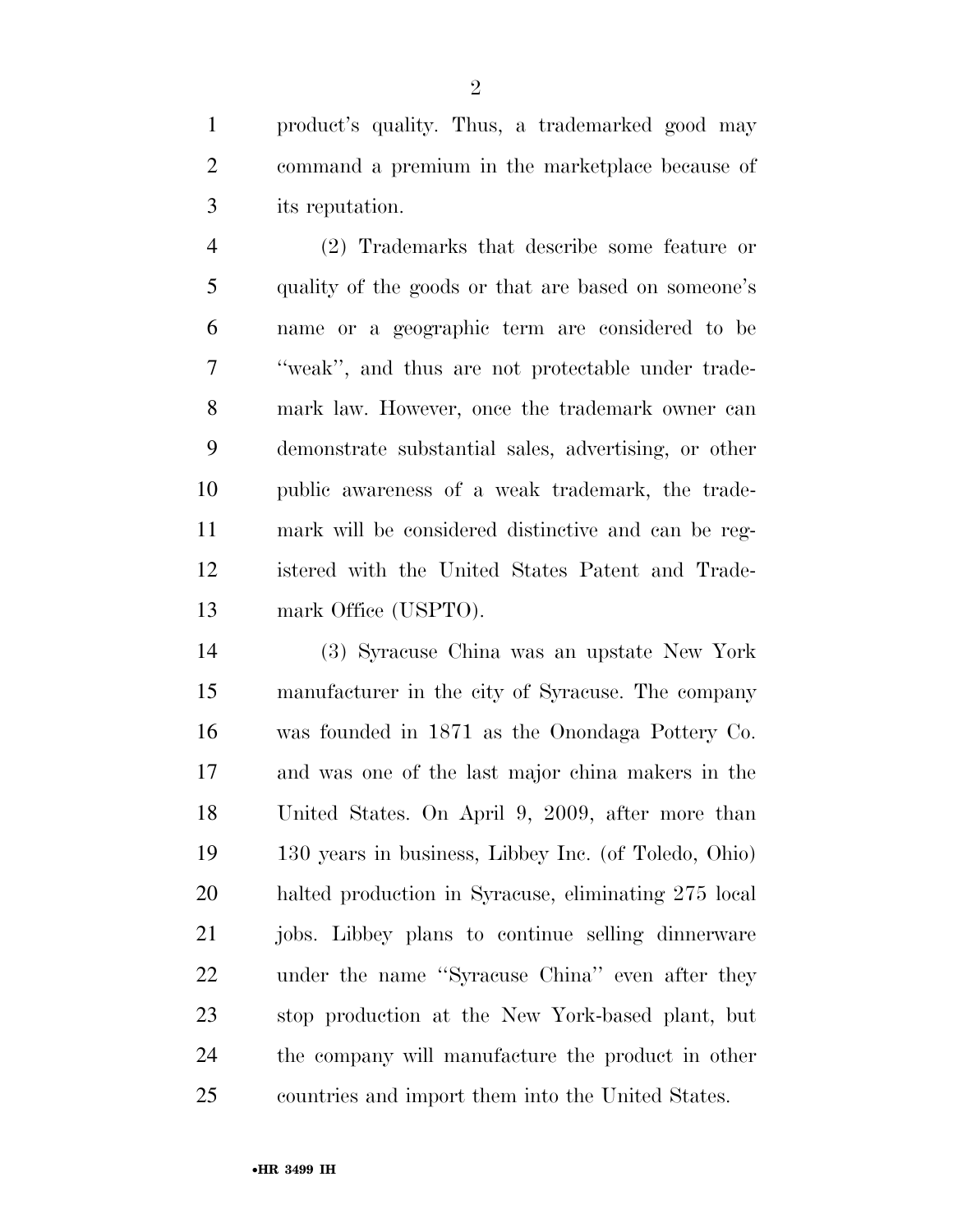# **SEC. 3. AMENDMENTS TO TRADEMARK ACT.**

| 2              | (a) FALSE DESIGNATIONS OF ORIGIN.—Section                    |
|----------------|--------------------------------------------------------------|
| 3              | $43(a)(1)$ of the Act entitled "An Act to provide for the    |
| $\overline{4}$ | registration and protection of trademarks used in com-       |
| 5              | merce, to carry out the provisions of certain international  |
| 6              | conventions, and for other purposes", approved July 5,       |
| 7              | 1946 (commonly referred to as the "Trademark Act of          |
| 8              | 1946"; 15 U.S.C. 1125(a)(1)), is amended—                    |
| 9              | $(1)$ in subparagraph $(A)$ , by striking "or" after         |
| 10             | the comma at the end;                                        |
| 11             | $(2)$ by redesignating subparagraph $(B)$ as sub-            |
| 12             | paragraph $(C)$ ; and                                        |
| 13             | $(3)$ by inserting after subparagraph $(A)$ the fol-         |
| 14             | lowing:                                                      |
| 15             | $\lq\lq$ is misleadingly misdirective as to origin,          |
| 16             | $or$ ".                                                      |
| 17             | (b) DEFINITIONS.—Section $45$ of such Act $(15)$             |
| 18             | U.S.C. $1127$ ) is amended by inserting after the definition |
|                | 19 of "Internet" the following:                              |
| 20             | "The term 'misleadingly misdirective as to origin' re-       |
| 21             | fers to the use of a trademark, which has as an exclusive    |
| 22             | element the name of a State or municipality within a         |
| 23             | State, on or in connection with goods that are not or are    |
| 24             | no longer produced in whole or in part in such State or      |
| 25             | municipality or that do not contain a component produced     |
| 26             | in such State or municipality.".                             |